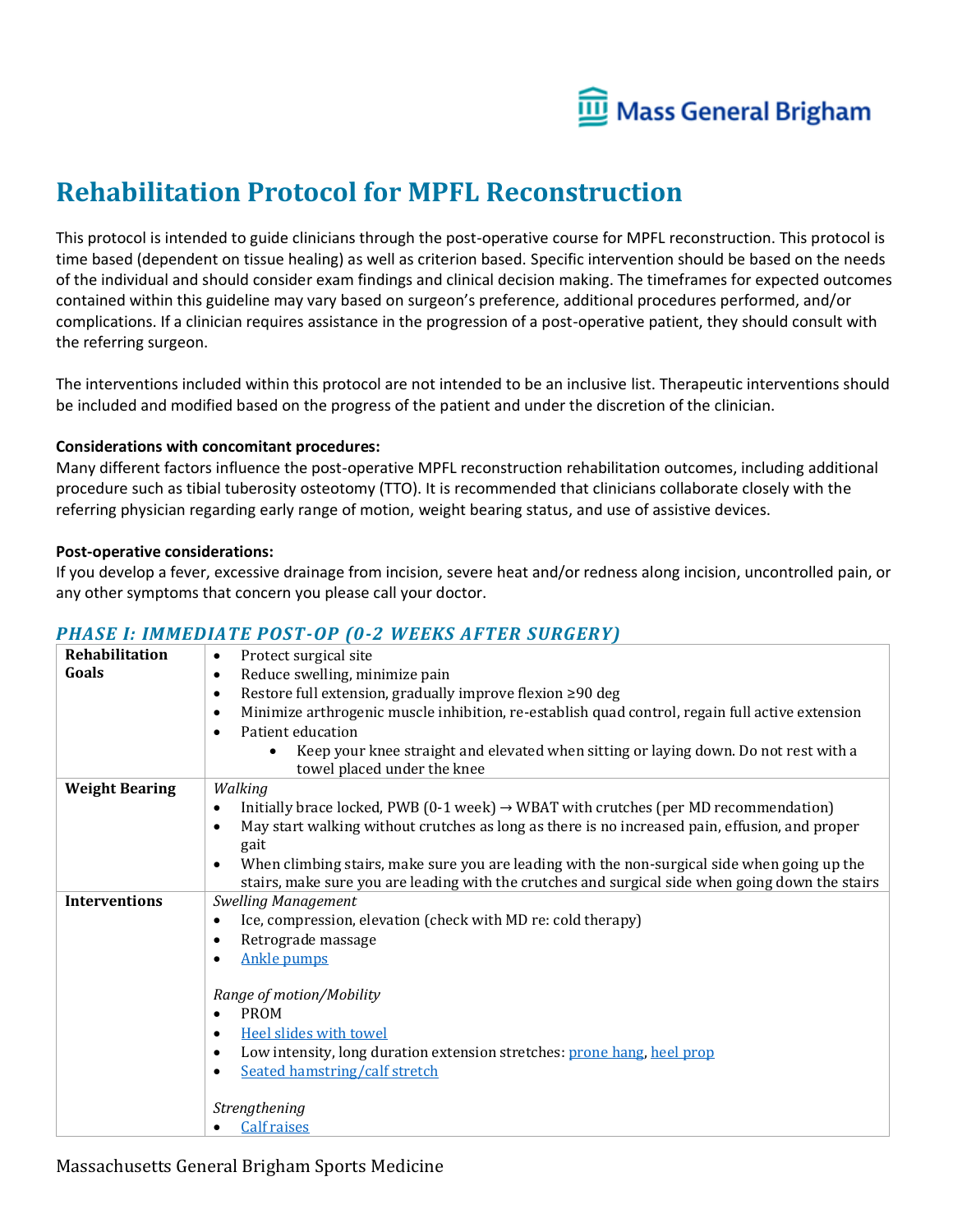|                 | <b>Quad sets</b><br>$\bullet$                                                                                                                                                                                                     |  |  |  |  |  |  |  |
|-----------------|-----------------------------------------------------------------------------------------------------------------------------------------------------------------------------------------------------------------------------------|--|--|--|--|--|--|--|
|                 | NMES high intensity (2500 Hz, 75 bursts) supine knee extended 10 sec/50 sec, 10<br>$\circ$<br>contractions, 2x/wk during sessions—use of clinical stimulator during session,<br>consider home units distributed immediate post op |  |  |  |  |  |  |  |
|                 | <b>Straight leg raise</b><br>٠                                                                                                                                                                                                    |  |  |  |  |  |  |  |
|                 | **Do not perform straight leg raise if you have a knee extension lag<br>O                                                                                                                                                         |  |  |  |  |  |  |  |
|                 | <b>Hip abduction</b><br>٠                                                                                                                                                                                                         |  |  |  |  |  |  |  |
|                 | <b>Standing hamstring curl</b><br>٠                                                                                                                                                                                               |  |  |  |  |  |  |  |
| Criteria to     | Knee extension ROM 0 deg<br>٠                                                                                                                                                                                                     |  |  |  |  |  |  |  |
| <b>Progress</b> | Quad contraction with superior patella glide and full active extension<br>٠                                                                                                                                                       |  |  |  |  |  |  |  |
|                 | Able to perform straight leg raise without lag<br>$\bullet$                                                                                                                                                                       |  |  |  |  |  |  |  |

## *PHASE II: INTERMEDIATE POST-OP (3-6 WEEKS AFTER SURGERY)*

| Rehabilitation        | Continue to protect surgical site<br>$\bullet$                                                         |  |  |  |  |  |  |  |
|-----------------------|--------------------------------------------------------------------------------------------------------|--|--|--|--|--|--|--|
| Goals                 | Maintain full extension, restore full flexion (contralateral side)<br>$\bullet$                        |  |  |  |  |  |  |  |
|                       | Normalize gait<br>$\bullet$                                                                            |  |  |  |  |  |  |  |
|                       | Patient education<br>$\bullet$                                                                         |  |  |  |  |  |  |  |
| <b>Weight Bearing</b> | Walking                                                                                                |  |  |  |  |  |  |  |
|                       | WBAT: May unlock brace when able to perform straight leg raise without lag<br>$\bullet$                |  |  |  |  |  |  |  |
|                       | Discontinue use of brace after 6 wks (or per surgeon) and when gait is normalized<br>$\bullet$         |  |  |  |  |  |  |  |
| <b>Additional</b>     | Range of motion/Mobility                                                                               |  |  |  |  |  |  |  |
| Interventions         | <b>Stationary bicycle</b><br>$\bullet$                                                                 |  |  |  |  |  |  |  |
| <i>*Continue with</i> | Gentle patellar mobilizations: superior/inferior and medial/lateral *Not necessary unless<br>$\bullet$ |  |  |  |  |  |  |  |
| Phase I               | stiffness present                                                                                      |  |  |  |  |  |  |  |
| <i>interventions</i>  |                                                                                                        |  |  |  |  |  |  |  |
|                       | Strengthening                                                                                          |  |  |  |  |  |  |  |
|                       | Adductor strengthening: hook lying ball squeezes, SLR adduction, bridging with ball squeeze            |  |  |  |  |  |  |  |
|                       | Ball squats, wall slides, mini squats from 0-60<br>$\bullet$                                           |  |  |  |  |  |  |  |
|                       |                                                                                                        |  |  |  |  |  |  |  |
|                       | Balance/proprioception                                                                                 |  |  |  |  |  |  |  |
|                       | Single leg standing balance (knee slightly flexed) static progressed to dynamic and level<br>$\bullet$ |  |  |  |  |  |  |  |
|                       | progressed to unsteady surface                                                                         |  |  |  |  |  |  |  |
| Criteria to           | No swelling (Modified Stroke Test)<br>$\bullet$                                                        |  |  |  |  |  |  |  |
| <b>Progress</b>       | Flexion ROM > 90 deg<br>$\bullet$                                                                      |  |  |  |  |  |  |  |
|                       | Extension ROM equal to contra lateral side<br>$\bullet$                                                |  |  |  |  |  |  |  |
|                       |                                                                                                        |  |  |  |  |  |  |  |

## *PHASE III: LATE POST-OP (7-12 WEEKS AFTER SURGERY)*

| Rehabilitation        | Continue to protect surgical site<br>$\bullet$                                                            |  |  |  |  |  |  |  |
|-----------------------|-----------------------------------------------------------------------------------------------------------|--|--|--|--|--|--|--|
| Goals                 | Maintain full ROM<br>$\bullet$                                                                            |  |  |  |  |  |  |  |
|                       | Safely progress strengthening<br>$\bullet$                                                                |  |  |  |  |  |  |  |
|                       | Promote proper movement patterns<br>$\bullet$                                                             |  |  |  |  |  |  |  |
|                       | Avoid post exercise pain/swelling<br>$\bullet$                                                            |  |  |  |  |  |  |  |
|                       | Avoid activities that produce pain at repair site<br>$\bullet$                                            |  |  |  |  |  |  |  |
| <b>Weight Bearing</b> | FWB without assistive device<br>$\bullet$                                                                 |  |  |  |  |  |  |  |
| <b>Additional</b>     | Range of motion/Mobility                                                                                  |  |  |  |  |  |  |  |
| <b>Interventions</b>  | Gentle stretching all muscle groups: prone quad stretch, standing quad stretch, standing hip<br>$\bullet$ |  |  |  |  |  |  |  |
| <i>*Continue with</i> | flexor stretch                                                                                            |  |  |  |  |  |  |  |
| Phase I-II            |                                                                                                           |  |  |  |  |  |  |  |
| <i>Interventions</i>  | Cardio                                                                                                    |  |  |  |  |  |  |  |
|                       | $\sim$ 8 weeks: Elliptical, stair climber, flutter kick swimming, pool jogging<br>$\bullet$               |  |  |  |  |  |  |  |
|                       |                                                                                                           |  |  |  |  |  |  |  |
|                       | Strengthening                                                                                             |  |  |  |  |  |  |  |
|                       | Gym equipment: leg press machine, seated hamstring curl machine and hamstring curl machine,<br>$\bullet$  |  |  |  |  |  |  |  |
|                       | hip abductor and adductor machine, hip extension machine, roman chair, seated calf machine                |  |  |  |  |  |  |  |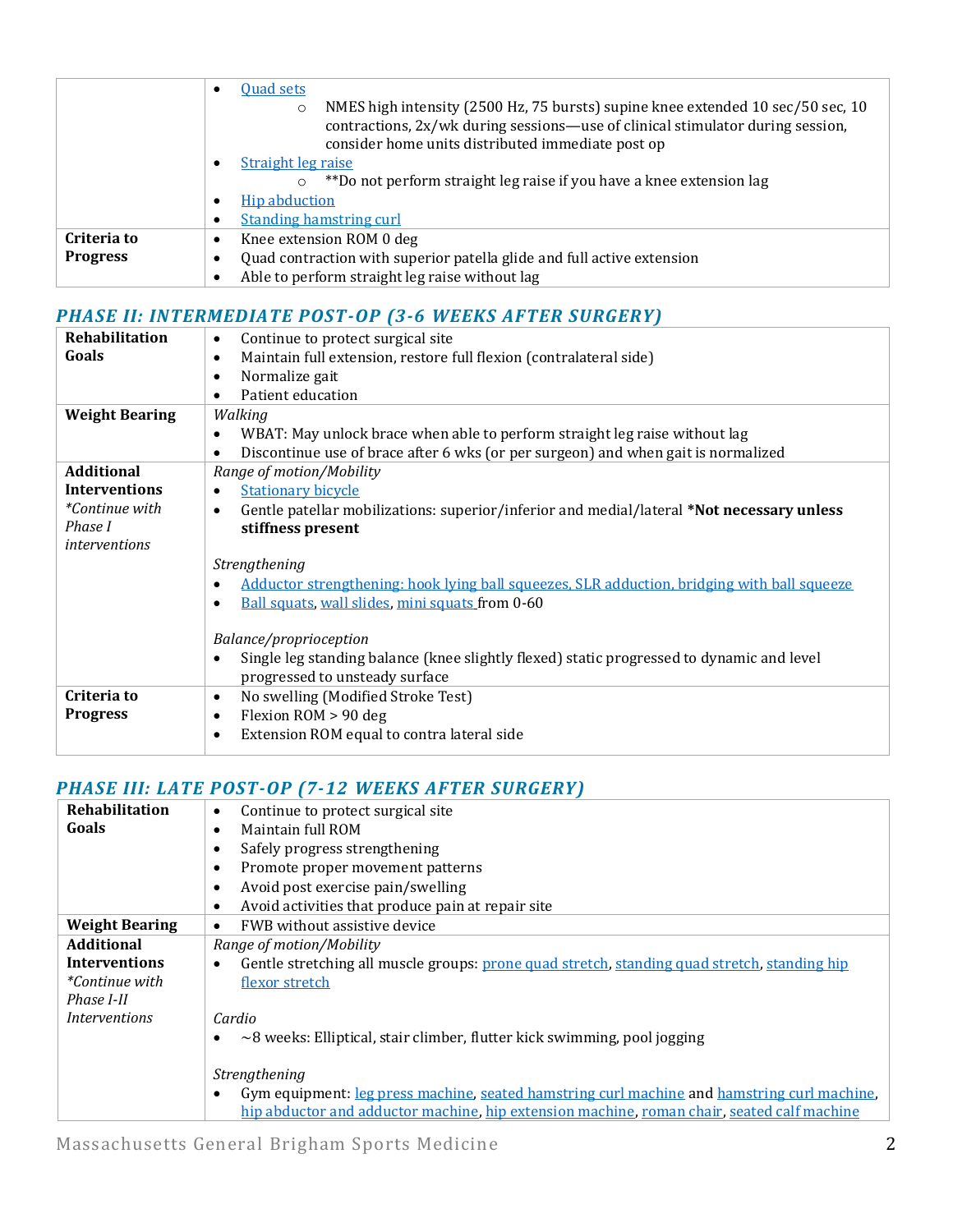|                 | **The following exercises to focus on proper control with emphasis on good proximal stability<br>Proximal Strengthening: Double leg bridge, bridge with feet on physioball, single leg bridge.<br>$\bullet$<br>lateral band walk, standing clamshell/fire hydrant, hamstring walkout, TA brace with UE and LE |  |  |  |  |  |  |  |
|-----------------|---------------------------------------------------------------------------------------------------------------------------------------------------------------------------------------------------------------------------------------------------------------------------------------------------------------|--|--|--|--|--|--|--|
|                 | <b>progression</b><br>Squat to chair<br>$\bullet$                                                                                                                                                                                                                                                             |  |  |  |  |  |  |  |
|                 | <b>Lateral lunges</b><br>٠                                                                                                                                                                                                                                                                                    |  |  |  |  |  |  |  |
|                 | Romanian deadlift (single and double leg)<br>$\bullet$                                                                                                                                                                                                                                                        |  |  |  |  |  |  |  |
|                 | Single leg progression: single leg press, slide board lunges: retro and lateral, split squats, step<br>$\bullet$                                                                                                                                                                                              |  |  |  |  |  |  |  |
|                 | ups and step ups with march, lateral step-ups, step downs, single leg squats, single leg wall                                                                                                                                                                                                                 |  |  |  |  |  |  |  |
|                 | slides/sit                                                                                                                                                                                                                                                                                                    |  |  |  |  |  |  |  |
|                 | <b>Lateral band walks</b><br>$\bullet$                                                                                                                                                                                                                                                                        |  |  |  |  |  |  |  |
|                 |                                                                                                                                                                                                                                                                                                               |  |  |  |  |  |  |  |
|                 | Balance/proprioception                                                                                                                                                                                                                                                                                        |  |  |  |  |  |  |  |
|                 | Progress single limb balance including perturbation training<br>٠                                                                                                                                                                                                                                             |  |  |  |  |  |  |  |
| Criteria to     | No effusion/swelling/pain after exercise<br>$\bullet$                                                                                                                                                                                                                                                         |  |  |  |  |  |  |  |
| <b>Progress</b> | Normal gait<br>$\bullet$                                                                                                                                                                                                                                                                                      |  |  |  |  |  |  |  |
|                 | ROM equal to contra lateral side<br>$\bullet$                                                                                                                                                                                                                                                                 |  |  |  |  |  |  |  |
|                 | Quad/HS/glut index $\geq 70\%$ ; HHD mean or isokinetic testing @ 60d/s<br>$\bullet$                                                                                                                                                                                                                          |  |  |  |  |  |  |  |

## *PHASE IV: TRANSITIONAL (13-16 WEEKS AFTER SURGERY)*

| <b>Rehabilitation</b> | Maintain full ROM<br>$\bullet$                                                                 |  |  |  |  |  |  |  |
|-----------------------|------------------------------------------------------------------------------------------------|--|--|--|--|--|--|--|
| Goals                 | Safely progress strengthening<br>٠                                                             |  |  |  |  |  |  |  |
|                       | Promote proper movement patterns<br>٠                                                          |  |  |  |  |  |  |  |
|                       | Avoid post exercise pain/swelling<br>$\epsilon$                                                |  |  |  |  |  |  |  |
|                       | Avoid activities that produce pain<br>٠                                                        |  |  |  |  |  |  |  |
| <b>Additional</b>     | Strengthening                                                                                  |  |  |  |  |  |  |  |
| <b>Interventions</b>  | Progress intensity (weight) and volume (repetitions) of exercises                              |  |  |  |  |  |  |  |
| <i>*Continue with</i> |                                                                                                |  |  |  |  |  |  |  |
| Phase II-III          | Plyometric activities                                                                          |  |  |  |  |  |  |  |
| <i>interventions</i>  | Bilateral FWB plyometrics progressed to single leg plyometrics                                 |  |  |  |  |  |  |  |
|                       |                                                                                                |  |  |  |  |  |  |  |
|                       | Balance/proprioception                                                                         |  |  |  |  |  |  |  |
|                       | Progress single limb balance including perturbation training<br>$\bullet$                      |  |  |  |  |  |  |  |
|                       |                                                                                                |  |  |  |  |  |  |  |
| Criteria to           | Clearance from MD and ALL milestone criteria below have been met<br>$\bullet$                  |  |  |  |  |  |  |  |
| <b>Progress</b>       | <b>Functional Assessment</b><br>٠                                                              |  |  |  |  |  |  |  |
|                       | Quad/HS/glut index $\geq$ 80%; HHD mean or isokinetic testing @ 60d/s<br>$\circ$               |  |  |  |  |  |  |  |
|                       | Hamstring/Quad ratio $\geq 66\%$<br>$\circ$                                                    |  |  |  |  |  |  |  |
|                       | Hop Testing $\geq 80\%$ compared to contra lateral side, demonstrating good landing<br>$\circ$ |  |  |  |  |  |  |  |
|                       | mechanics                                                                                      |  |  |  |  |  |  |  |
|                       |                                                                                                |  |  |  |  |  |  |  |

## *PHASE V: EARLY RETURN TO SPORT (3-5 MONTHS AFTER SURGERY)*

| Rehabilitation        | Safely progress strengthening<br>$\bullet$                                     |  |  |  |  |  |  |  |
|-----------------------|--------------------------------------------------------------------------------|--|--|--|--|--|--|--|
| Goals                 | Safely initiate sport specific training program<br>٠                           |  |  |  |  |  |  |  |
|                       | Promote proper movement patterns<br>$\bullet$                                  |  |  |  |  |  |  |  |
|                       | Avoid post exercise pain/swelling<br>$\bullet$                                 |  |  |  |  |  |  |  |
|                       | Avoid activities that produce pain at graft donor site<br>$\bullet$            |  |  |  |  |  |  |  |
| <b>Additional</b>     | Strengthening                                                                  |  |  |  |  |  |  |  |
| <b>Interventions</b>  | Progress intensity (weight) and volume (repetitions) of exercises<br>$\bullet$ |  |  |  |  |  |  |  |
| <i>*Continue with</i> |                                                                                |  |  |  |  |  |  |  |
| Phase II-IV           | Interval running program                                                       |  |  |  |  |  |  |  |
| <i>interventions</i>  | <b>Return to Running Program</b><br>$\circ$                                    |  |  |  |  |  |  |  |

Massachusetts General Brigham Sports Medicine 3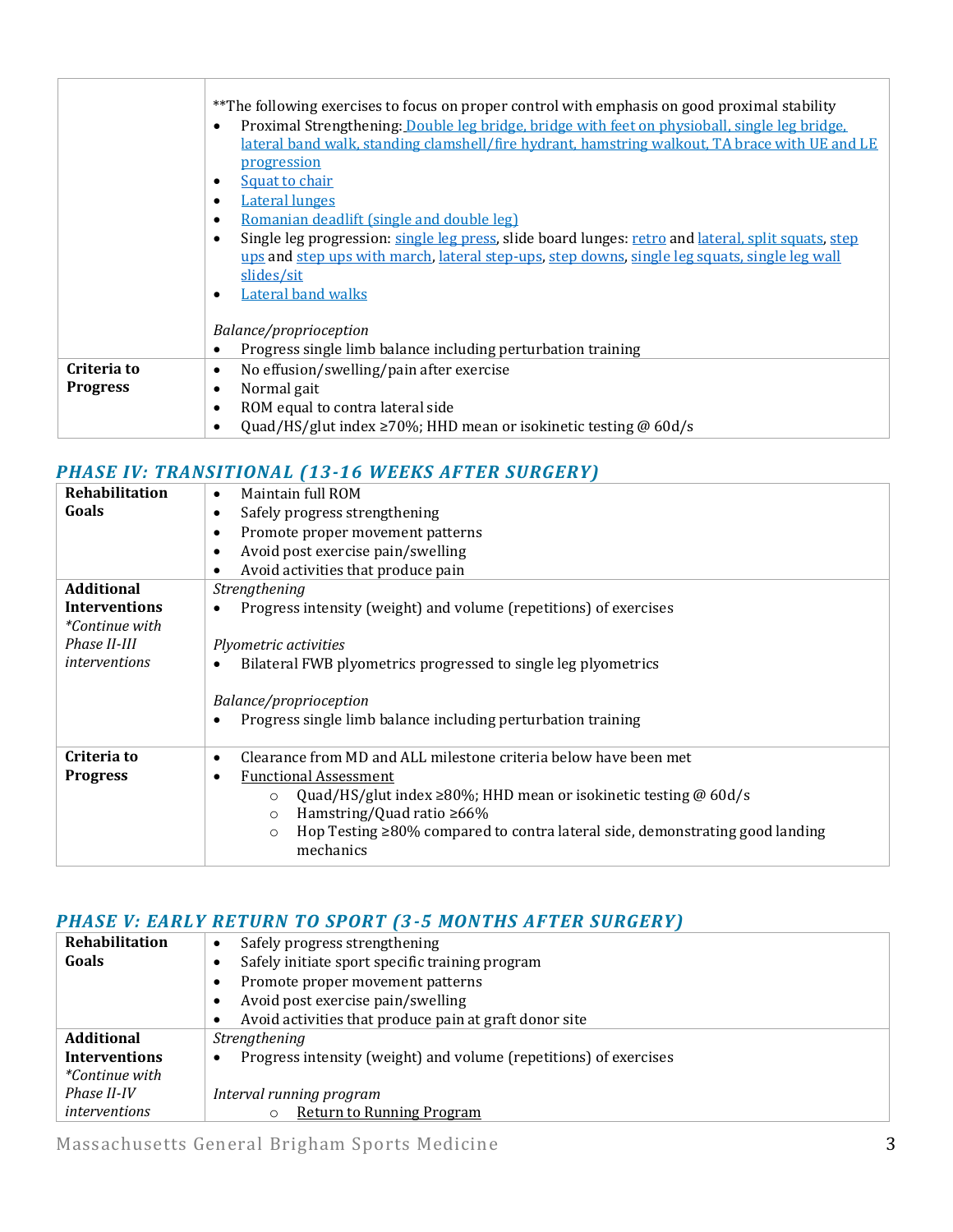|                 | Progress to plyometric and agility program (with functional brace if prescribed)<br><b>Agility and Plyometric Program</b><br>$\circ$ |  |  |  |  |  |  |
|-----------------|--------------------------------------------------------------------------------------------------------------------------------------|--|--|--|--|--|--|
| Criteria to     | Clearance from MD and ALL milestone criteria below have been met<br>$\bullet$                                                        |  |  |  |  |  |  |
| <b>Progress</b> | Completion jog/run program without pain/effusion / swelling<br>٠                                                                     |  |  |  |  |  |  |
|                 | <b>Functional Assessment</b>                                                                                                         |  |  |  |  |  |  |
|                 | Quad/HS/glut index $\geq$ 95%; HHD mean or isokinetic testing @ 60d/s<br>$\circ$                                                     |  |  |  |  |  |  |
|                 | Hamstring/Quad ratio $\geq 66\%$<br>$\circ$                                                                                          |  |  |  |  |  |  |
|                 | Hop Testing $\geq$ 95% compared to contra lateral side, demonstrating good landing<br>$\circ$                                        |  |  |  |  |  |  |
|                 | mechanics                                                                                                                            |  |  |  |  |  |  |
|                 | Lysholm $>90\%$<br>$\bullet$                                                                                                         |  |  |  |  |  |  |
|                 | KOOS-sports questionnaire >90%<br>$\bullet$                                                                                          |  |  |  |  |  |  |
|                 | International Knee Committee Subjective Knee Evaluation >93<br>$\bullet$                                                             |  |  |  |  |  |  |
|                 | <b>Psych Readiness to Return to Sport (PRRS)</b><br>$\bullet$                                                                        |  |  |  |  |  |  |
|                 | Kujala $> 90$                                                                                                                        |  |  |  |  |  |  |

#### *PHASE VI: UNRESTRICTED RETURN TO SPORT (6+ MONTHS AFTER SURGERY)*

| Rehabilitation        | Continue strengthening and proprioceptive exercises<br>$\bullet$                               |  |  |  |  |  |
|-----------------------|------------------------------------------------------------------------------------------------|--|--|--|--|--|
| Goals                 | Symmetrical performance with sport specific drills<br>٠                                        |  |  |  |  |  |
|                       | Safely progress to full sport<br>٠                                                             |  |  |  |  |  |
| <b>Additional</b>     | Multi-plane sport specific plyometrics program<br>$\bullet$                                    |  |  |  |  |  |
| <b>Interventions</b>  | Multi-plane sport specific agility program<br>$\bullet$                                        |  |  |  |  |  |
| <i>*Continue with</i> | Include hard cutting and pivoting depending on the individuals' goals<br>٠                     |  |  |  |  |  |
| Phase II-V            | Non-contact practice $\rightarrow$ Full practice $\rightarrow$ Full play ( $\sim$ 6-7 mo)<br>٠ |  |  |  |  |  |
| interventions         |                                                                                                |  |  |  |  |  |
| Criteria to           | Last stage, no additional criteria<br>٠                                                        |  |  |  |  |  |
| <b>Progress</b>       |                                                                                                |  |  |  |  |  |
| <b>Revised 7/2021</b> |                                                                                                |  |  |  |  |  |
|                       |                                                                                                |  |  |  |  |  |

| Contact | Please email MGHSportsPhysicalTherapy@partners.org with questions specific to this protocol |
|---------|---------------------------------------------------------------------------------------------|
|         |                                                                                             |

References:

Saper MG, Fantozzi P, Bompadre V, et al. Return-to-sport testing after medial patellofemoral ligament reconstruction in adolescent athletes. Orthop J Sports Med 2019;7: 2325967119828953.

Manske RC, Prohaska D. Rehabilitation following medial patellofemoral ligament reconstruction for patellar instability. Int J Sports Phys Ther 2017;12:494- 511.

Cosgarea AJ, Johnson K, McGee TG, et al. Rehabilitation after medial patellofemoral ligament reconstruction. Sports Med Arthrosc Rev 2017;25:105-113.

Clark D, Walmsley K, Schranz P, et al. Tibial tuberosity transfer in combination with medial patellofemoral ligament reconstruction: Surgical technique. Arthrosc Tech 2017;6:591-597.

Hinckel BB, Gobbi RG, Kaleka CC, et al. Medial patellotibial ligament and medial patellomeniscal ligament: Anatomy, imaging, biomechanics, and clinical review. Knee Surg Sports Traumatol Arthrosc 2018;26:685-696.

Ahmad CS, Lightsey HM, Popkin CA, et al. Rehabilitation variability following medial patellofemoral ligament reconstruction. Phys Sportsmed 2018;46:441- 448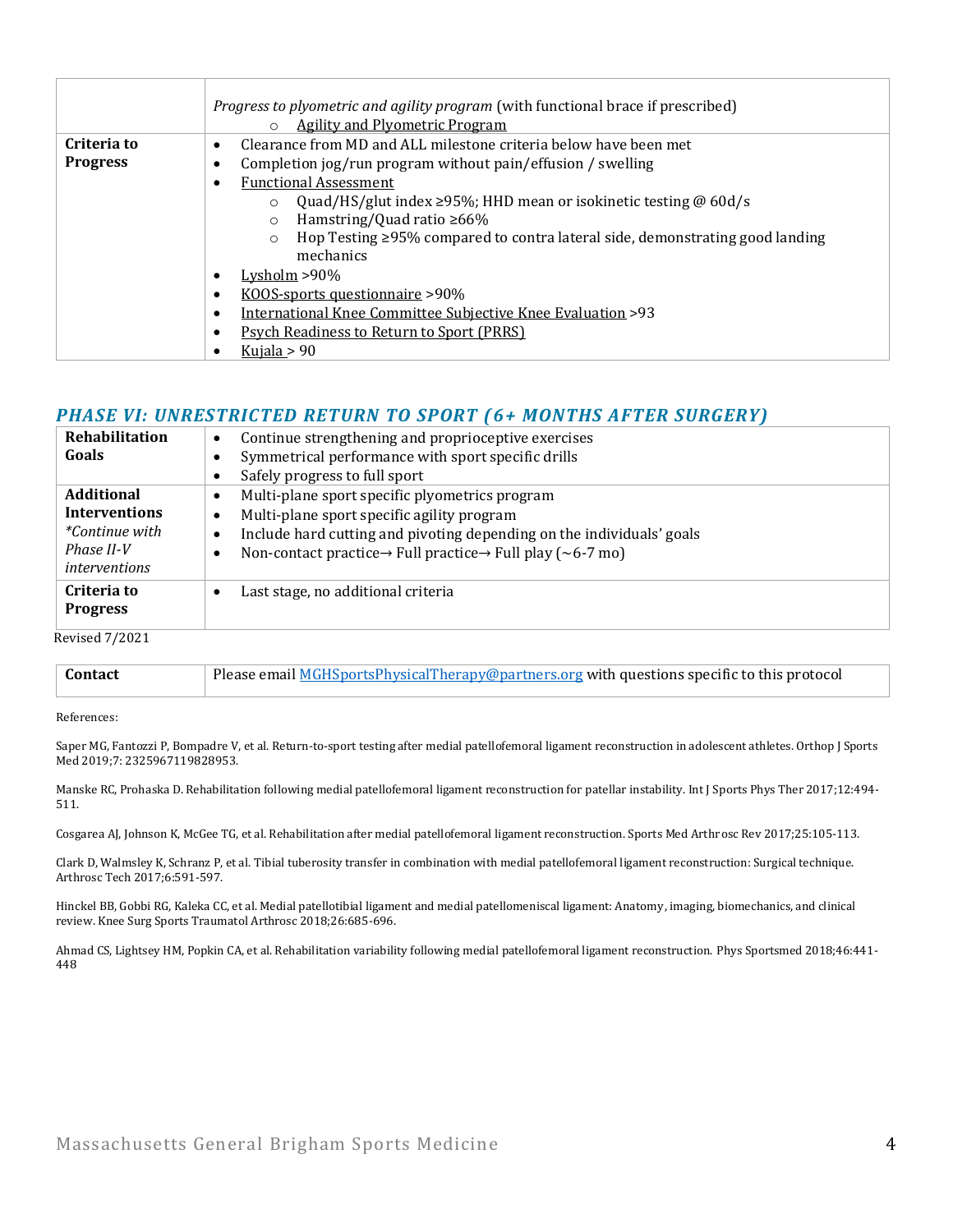## **Return to Running Program**

This program is designed as a guide for clinicians and patients through a progressive return-to-run program. Patients should demonstrate > 80% on the Functional Assessment prior to initiating this program (after a knee ligament or meniscus repair). Specific recommendations should be based on the needs of the individual and should consider clinical decision making. If you have questions, contact the referring physician.

### *PHASE I: WARM UP WALK 15 MINUTES, COOL DOWN WALK 10 MINUTES*

| <b>Day</b> |               | $\overline{2}$ | 3       | $\boldsymbol{4}$ | 5       | 6             | 7                       |
|------------|---------------|----------------|---------|------------------|---------|---------------|-------------------------|
| Week 1     | W5/J1x5       |                | W5/J1x5 |                  | W4/J2x5 |               | W4/J2x5                 |
| Week 2     |               | W3/J3x5        |         | W3/J3x5          |         | $W2$ /J $4x5$ |                         |
| Week 3     | $W2$ /J $4x5$ |                | W1/J5x5 |                  | W1/J5x5 |               | <b>Return</b><br>to Run |

Key: W=walk, J=jog

*\*\*Only progress if there is no pain or swelling during or after the run*

### *PHASE II: WARM UP WALK 15 MINUTES, COOL DOWN WALK 10 MINUTES*

| <b>Week</b>    | <b>Sunday</b>    | <b>Monday</b> | <b>Tuesday</b> | Wednesday     | <b>Thursday</b>  | Friday        | <b>Saturday</b>  |
|----------------|------------------|---------------|----------------|---------------|------------------|---------------|------------------|
| $\mathbf{1}$   | $20 \text{ min}$ |               | 20 min         |               | $20 \text{ min}$ |               | $25 \text{ min}$ |
| $\overline{2}$ |                  | $25$ min      |                | 25 min        |                  | 30 min        |                  |
| 3              | 30 min           |               | 30 min         |               | <b>35 min</b>    |               | <b>35 min</b>    |
| $\overline{4}$ |                  | <b>35 min</b> |                | 40 min        |                  | 40 min        |                  |
| 5              | 40 min           |               | 45 min         |               | 45 min           |               | 45 min           |
| 6              |                  | <b>50 min</b> |                | <b>50 min</b> |                  | <b>50 min</b> |                  |
| $\overline{7}$ | 55 min           |               | 55 min         |               | <b>55 min</b>    |               | 60 min           |
| 8              |                  | 60 min        |                | 60 min        |                  |               |                  |

Recommendations

- Runs should occur on softer surfaces during Phase I
- Non-impact activity on off days
- Goal is to increase mileage and then increase pace; avoid increasing two variables at once
- 10% rule: no more than 10% increase in mileage per week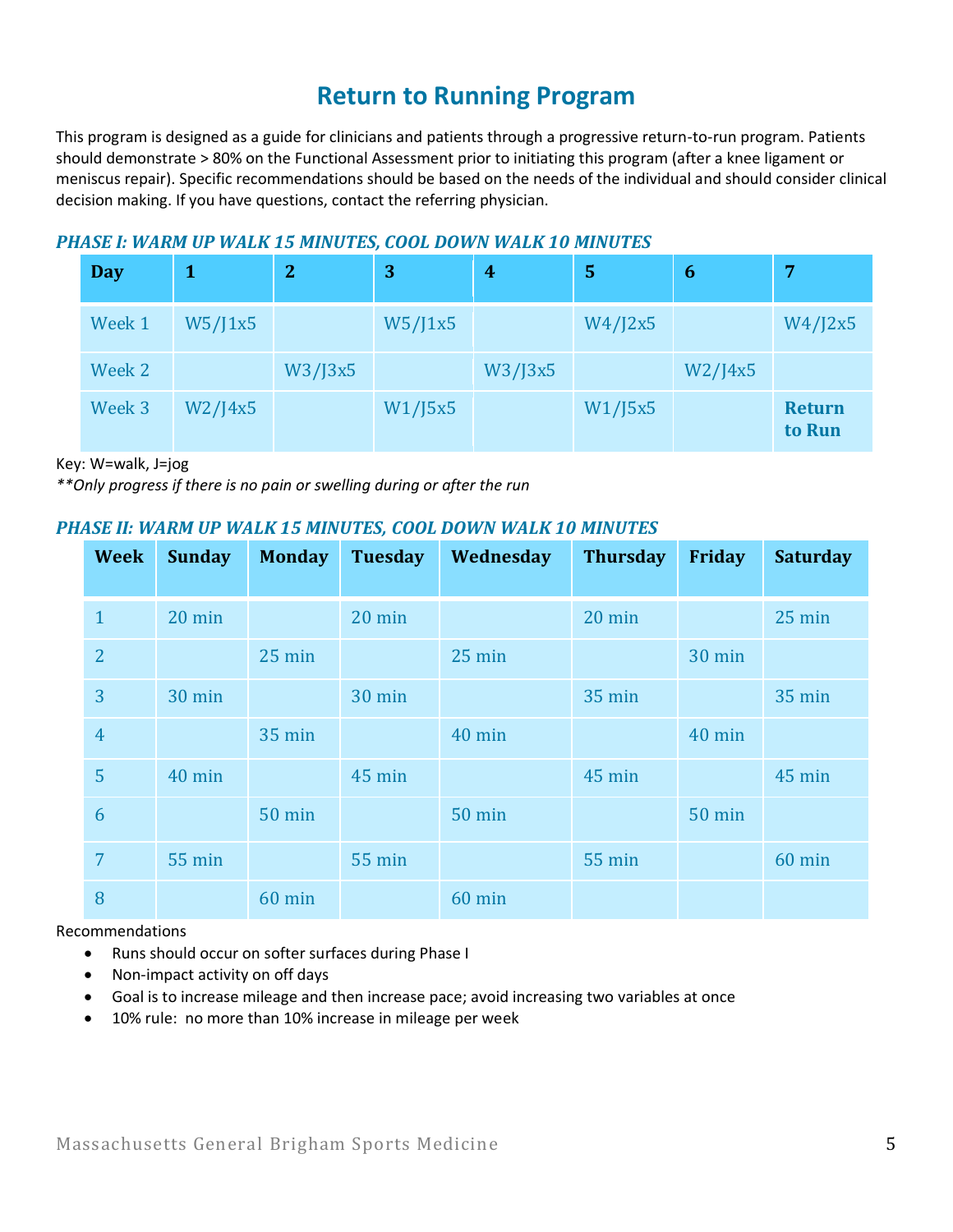# **Agility and Plyometric Program**

This program is designed as a guide for clinicians and patients through a progressive series of agility and plyometric exercises to promote successful return to sport and reduce injury risk. Patients should demonstrate > 80% on the Functional Assessment prior to initiating this program. Specific intervention should be based on the needs of the individual and should consider clinical decision making. If you have questions, contact the referring physician.

#### *[PHASE I: ANTERIOR PROGRESSION](https://www.youtube.com/watch?v=dFcVIcLOTb8&list=PLLj8wKd0c1Gw61RvQr1ptMtb1Z8HmL4tm)*

| <b>Rehabilitation</b> | Safely recondition the knee<br>$\bullet$                                                                                                                                                                                                                                                                                                                                                                                                                                                                                                                                                                                                           |
|-----------------------|----------------------------------------------------------------------------------------------------------------------------------------------------------------------------------------------------------------------------------------------------------------------------------------------------------------------------------------------------------------------------------------------------------------------------------------------------------------------------------------------------------------------------------------------------------------------------------------------------------------------------------------------------|
| Goals                 | Provide a logical sequence of progressive drills for pre-sports conditioning<br>$\bullet$                                                                                                                                                                                                                                                                                                                                                                                                                                                                                                                                                          |
| <b>Agility</b>        | Forward run<br>$\bullet$<br>Backward run<br>$\bullet$<br>Forward lean in to a run<br>٠<br>Forward run with 3-step deceleration<br>$\bullet$<br>Figure 8 run<br>٠<br>Circle run<br>٠<br>Ladder<br>$\bullet$                                                                                                                                                                                                                                                                                                                                                                                                                                         |
| <b>Plyometrics</b>    | Shuttle press: Double leg $\rightarrow$ alternating leg $\rightarrow$ single leg jumps<br>$\bullet$<br>Double leg:<br>$\bullet$<br>Jumps on to a box $\rightarrow$ jump off of a box $\rightarrow$ jumps on/off box<br>$\circ$<br>Forward jumps, forward jump to broad jump<br>$\circ$<br>Tuck jumps<br>$\circ$<br>Backward/forward hops over line/cone<br>$\circ$<br>Single leg (these exercises are challenging and should be considered for more advanced<br>$\bullet$<br>athletes):<br>Progressive single leg jump tasks<br>$\circ$<br>Bounding run<br>$\circ$<br>Scissor jumps<br>$\circ$<br>Backward/forward hops over line/cone<br>$\Omega$ |
| Criteria to           | No increase in pain or swelling<br>٠                                                                                                                                                                                                                                                                                                                                                                                                                                                                                                                                                                                                               |
| <b>Progress</b>       | Pain-free during loading activities<br>٠                                                                                                                                                                                                                                                                                                                                                                                                                                                                                                                                                                                                           |
|                       | Demonstrates proper movement patterns<br>$\bullet$                                                                                                                                                                                                                                                                                                                                                                                                                                                                                                                                                                                                 |

#### *[PHASE II: LATERAL PROGRESSION](https://www.youtube.com/watch?v=TQfwZ_Mimxs&list=PLLj8wKd0c1Gy1Zo9wk5p6zPWPA6OOKPHP)*

| Rehabilitation                                                          | Safely recondition the knee<br>$\bullet$                                                                                                                                                                                                                                                                                   |
|-------------------------------------------------------------------------|----------------------------------------------------------------------------------------------------------------------------------------------------------------------------------------------------------------------------------------------------------------------------------------------------------------------------|
| Goals                                                                   | Provide a logical sequence of progressive drills for the Level 1 sport athlete<br>$\bullet$                                                                                                                                                                                                                                |
| <b>Agility</b><br><i>*Continue with</i><br>Phase I<br>interventions     | Side shuffle<br>$\bullet$<br>Carioca<br>٠<br>Crossover steps<br>$\bullet$<br>Shuttle run<br>٠<br>Zig-zag run<br>$\bullet$<br>Ladder<br>$\bullet$                                                                                                                                                                           |
| <b>Plyometrics</b><br>*Continue with<br>Phase I<br><i>interventions</i> | Double leg:<br>$\bullet$<br>Lateral jumps over line/cone<br>$\circ$<br>Lateral tuck jumps over cone<br>$\circ$<br>Single leg (these exercises are challenging and should be considered for more advanced<br>$\bullet$<br>athletes):<br>Lateral jumps over line/cone<br>$\circ$<br>Lateral jumps with sport cord<br>$\circ$ |
| Criteria to<br><b>Progress</b>                                          | No increase in pain or swelling<br>$\bullet$<br>Pain-free during loading activities<br>$\bullet$<br>Demonstrates proper movement patterns<br>$\bullet$                                                                                                                                                                     |